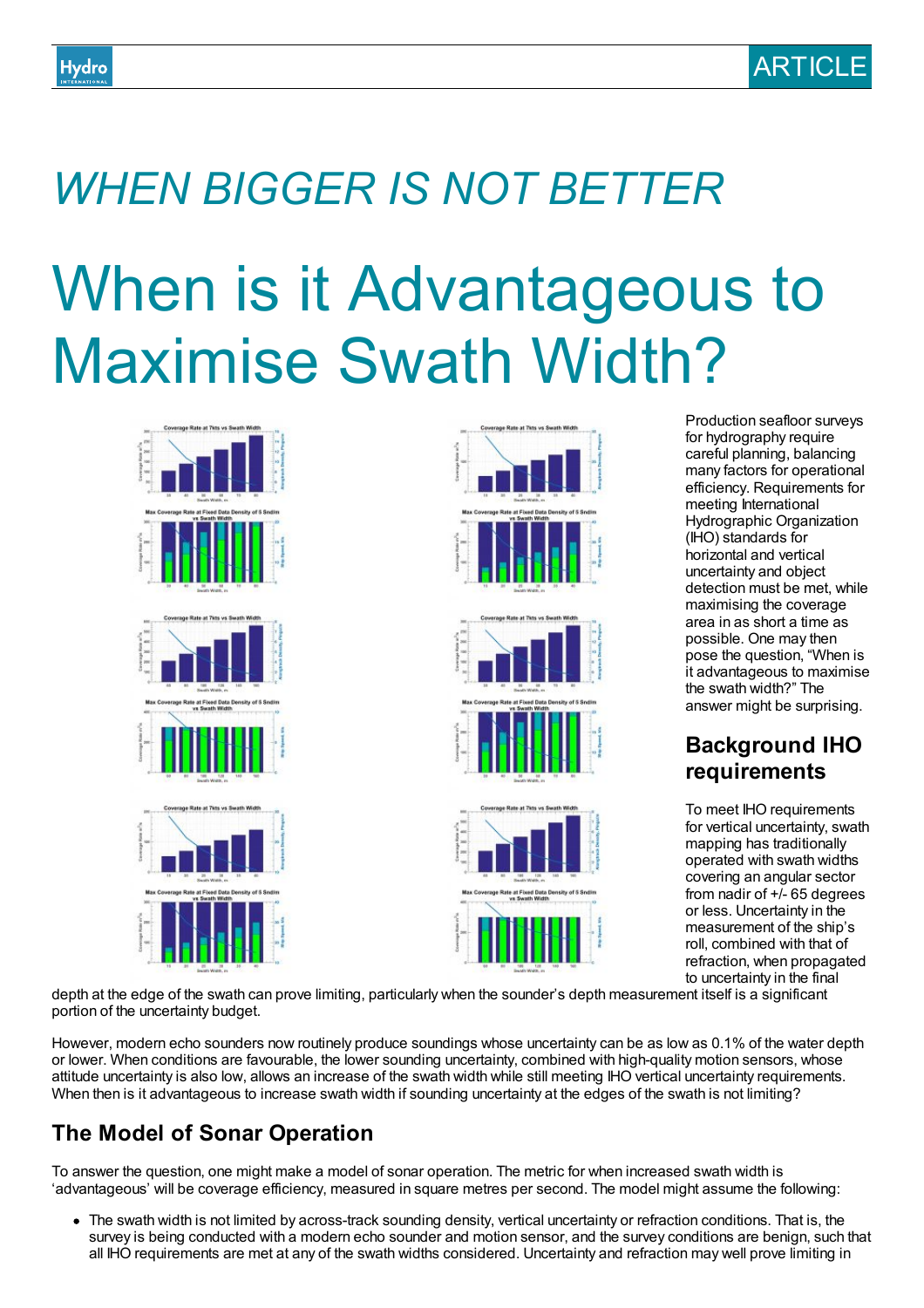some circumstances, but in this model one wishes to consider the case when it is not.

The ping rate of the sonar is determined precisely as the inverse of the two-way travel time of sound from the sonar to the outer edge of the swath. For most systems, one cannot listen for returns from one ping while transmitting a second. As such, the travel time to the outer swath edge provides the maximum duration between successive pings. The inverse of this time is the ping rate, in pings per second. For simplicity, no provision is given in this model for sounders that can operate at multiple frequencies simultaneously to increase their ping rate.

Given these assumptions the model may then be calculated as the product of the swath width, measured in metres, times the along-track vessel speed, measured in metres per second, giving area coverage rate in metres squared per second. Note that the model must be rerun at different nominal water depths, as the results will vary at each.

However, one must consider two additional practical constraints:

- The first constraint is that of data density suitable for object detection. In the United States, the National Oceanic and Atmosphere Administration (NOAA) guidelines state, where a 1m-per-side cube must be detected, a minimum of 5 soundings must be achieved within each 0.5m x 0.5m grid cell. This requirement is often met by utilisation of a sonar capable of producing a high number of soundings per ping and requiring a minimum number of pings per distance travelled. The number of pings per distance travelled is calculated as the ping rate in pings per second divided by the vessels speed in metres per second, to give pings per metre. For the sake of this study, a minimum of 5 pings per metre will be assumed to be required to meet the data density requirement.
- The second constraint is the simple fact that not all vessel speeds are practical. Sea-state, the shape of the ship's hull, its propensity to generate and sweep away bubbles, even the sonar mount itself can negatively impact the quality of sonar data at high vessel speeds. Practical survey speeds will vary under these various conditions, but nominal values are typically 7 knots and rarely exceed 10 knots.

After some quick thought about this simple model, it may seem apparent that there is no advantage to increasing the swath width of a sonar. Any increase in swath width incurs a commensurate increase in two-way travel time for the transmitted acoustic signal to reach the outer edge of the larger swath, and a corresponding decrease in ping rate. With a decreased ping rate, the vessel must slow to achieve a minimum along-track ping spacing, exactly offsetting the increase in swath width, such that no net increase in coverage rate is achieved. While all this is true, under the second constraint of practical survey speeds we will see the effect is different.

#### **Model Results**

Figure 1a,b: Seafloor coverage rate vs swath width under constraints of fixed vessel speed (top) and fixed alongtrack data density (bottom), for a survey in 10m nominal water depth.

Consider Figure 1, in which the results of the model are illustrated for a survey in 10m of water under the two constraints of data density and survey speed. In Figure 1a, the ship's speed is maintained at 7 knots and the coverage rate is shown in the bar plot as a function of swath width up to 8 x water depth (WD) (80m). As the swath width increases the coverage rate increases linearly from approximately 100 m^2/s at 30m swath width (3xWD), to 280 m^2/s at 80m swath width (8xWD).

Plotted on top of this bar graph in a blue line is the corresponding along-track ping spacing in pings per metre, which decreases from over 250 pings per metre at 30m swath width to just above 5 pings per metre at 80m swath width. Under these conditions of 10m nominal water depth, a low uncertainty sonar and benign refraction conditions, real survey efficiency gains can be achieved by increasing the swath width while maintaining the required data density.

Now consider Figure 1b, in which the along-track ping spacing is fixed to 5 pings per metre and the ship's speed is varied to achieve this data density as the swath width increases. The naw bars indicating a constant,  $300 \text{ m}^2$ /s coverage rate with increasing swath width, show the effect alluded to above, in which the potential gains achieved by increasing the swath width are exactly offset by the need to decrease the vessel's speed to maintain the 5 pings per metre data density.

Plotted atop the bar graph, as a blue line, is the vessel's speed required to maintain the 5 pings per metre data density. The vessel's speed is seen to decrease with the increase in swath width to accommodate the decreasing ping rate required of a wider swath. But note that at a 30m swath width, the vessel must go 20 knots to achieve this maximum theoretical coverage rate! A survey speed of this magnitude is, of course, impractical. As the swath width decreases, the vessel simply cannot go fast enough to maintain the maximum theoretical coverage rate.

Also in Figure 1b, plotted in cyan and green, are bars showing the coverage rate when vessel's speed is limited to a more reasonable 7 knots and 10 knots, respectively, while maintaining the data density requirement at each swath width. Figures 1a and b illustrate that in 10m of water, under the combined constraints of 5 soundings per metre and practical survey speeds of 7- 10 knots, a wider swath width indeed contributes directly to increased coverage rate!

Figure 2a,b: Seafloor coverage rate vs swath width under constraints of fixed vessel speed (top) and fixed alongtrack data density (bottom), for a survey in 5m nominal water depth. For practical survey speeds increasing swath width increases coverage rate.

One may rerun the model at nominal water depths of 5m and 20m. These results are shown in Figures 2a and b and 3a and b, respectively. In 5 metres of water, ping rates achievable at all swath widths considered are so high that meeting the along-track data density requirement is never a constraint for vessel speeds below 10 knots. Therefore, the wider the swath width (and faster the vessel) the greater the coverage rate.